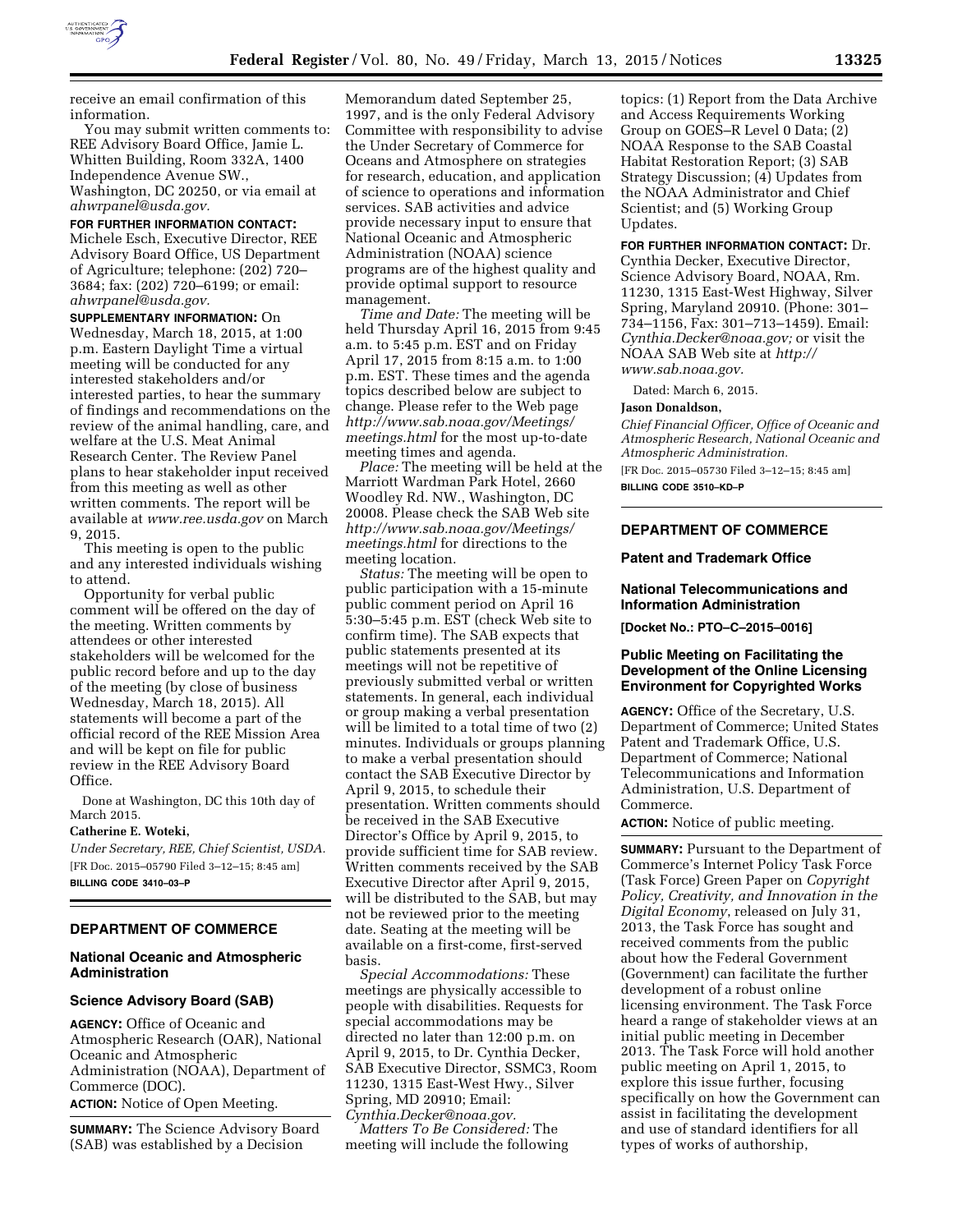interoperability among databases and systems used to identify owners of rights and terms of use, and a possible portal for linking to such databases and to licensing platforms (similar in its goals to what has been established in the United Kingdom).

**DATES:** The public meeting will be held on April 1, 2015, from 9:00 a.m. to 4:00 p.m., Eastern Time. Registration will begin at 8:30 a.m.

**ADDRESSES:** The public meeting will be held at the United States Patent and Trademark Office in the Singapore and Venice Rooms of the Global Intellectual Property Academy on the second floor of the Madison Building, which is located at 600 Dulany Street, Alexandria, VA 22314. All major entrances to the building are accessible to people with disabilities.

**FOR FURTHER INFORMATION CONTACT:** For further information regarding the meeting, contact Hollis Robinson or Ann Chaitovitz, Office of Policy and International Affairs, United States Patent and Trademark Office, Madison Building, 600 Dulany Street, Alexandria, VA 22314; telephone (571) 272–9300; email *[EfficientOnlineMarketplace@](mailto:EfficientOnlineMarketplace@USPTO.gov) [USPTO.gov](mailto:EfficientOnlineMarketplace@USPTO.gov)*. Please direct all media inquiries to the Office of the Chief Communications Officer, USPTO, at (571) 272–8400.

### **SUPPLEMENTARY INFORMATION:**

### **Background**

*A. Ongoing Government Initiatives* 

The Department of Commerce's Internet Policy Task Force (Task Force) released *Copyright Policy, Creativity, and Innovation in the Digital Economy*  on July 31, 2013 (Green Paper).<sup>1</sup> The Green Paper was the product of extensive public consultation led by the United States Patent and Trademark Office (USPTO) and the National Telecommunications and Information Administration (NTIA). It provided a comprehensive review of the current policy landscape related to copyright and the Internet, and identified important issues that called for attention and possible solutions.

In October 2013, the USPTO and NTIA published a request for public comments relating to three areas of work flowing out of the Green Paper, including whether and how the Government can facilitate the further development of a robust online

licensing environment.2 The request for comments noted that building the online marketplace is fundamentally a function of the private sector, and described how that process has been progressing. It also concluded that there remains a need for more comprehensive and reliable ownership data, interoperable standards enabling communication among databases, and more streamlined licensing mechanisms. As described in the Green Paper, while much progress has been made in the licensing of creative content for online uses, the pace of development has varied from sector to sector, and we are still far from a world in which individuals, business entities and other organizations wishing to license rights to use works online can always easily locate the owners of rights in specific works or large repertoires of works and obtain licenses to engage in the desired activities. This is especially true with respect to high-volume, low-value transactions and uses.

The Task Force therefore posited that there could be an appropriate and useful role for Government in facilitating the process, whether by removing obstacles or taking steps to encourage faster and more collaborative action. It posed a number of questions regarding access to and standardization of rights ownership information, facilitating the effectiveness of the online marketplace, and the role of the Government in such matters. The request for comments also raised the possibility of pursuing the concept of a digital copyright hub similar to that being constructed in the United Kingdom.3

At the December 2013 public meeting, two panels addressed issues related to this topic, one discussing access to rights information and one discussing online licensing transactions. An archive of the webcast of the public meeting is available at *[http://](http://new.livestream.com/uspto/copyright) [new.livestream.com/uspto/copyright](http://new.livestream.com/uspto/copyright)*. A transcript of the public meeting is

available at *[http://www.uspto.gov/ip/](http://www.uspto.gov/ip/global/copyrights/121213-USPTO-Green_Paper_Hearing-Transcript.pdf) [global/copyrights/121213-USPTO-](http://www.uspto.gov/ip/global/copyrights/121213-USPTO-Green_Paper_Hearing-Transcript.pdf)Green*\_*Paper*\_*[Hearing-Transcript.pdf](http://www.uspto.gov/ip/global/copyrights/121213-USPTO-Green_Paper_Hearing-Transcript.pdf)*. Copies of the comments received are available at *[http://www.uspto.gov/ip/](http://www.uspto.gov/ip/global/copyrights/green_paper_public_comments.jsp) [global/copyrights/green](http://www.uspto.gov/ip/global/copyrights/green_paper_public_comments.jsp)*\_*paper*\_*public*\_ *[comments.jsp](http://www.uspto.gov/ip/global/copyrights/green_paper_public_comments.jsp)*.

The Copyright Office is also engaged in a number of activities to improve its own public databases of rights information as well as connecting them to those maintained by the private sector. In March 2013, the Copyright Office solicited public comments regarding possible improvements to its registration and recordation functions. It focused on making the registration process more user-friendly, making access to public registration records more robust and versatile, ensuring that the information in those records is accurate and up-to-date, using proper data and metadata standards and integrating with third party databases.4 The Technical Upgrades Special Project Team delivered a report to the Register on February 18, 2015, suggesting technical upgrades necessary to enable, among other things, improved searchability, collection of appropriate data including identifiers, integration with third party databases, and the development of a data repository.5

The Copyright Office has also solicited public comments and held public meetings regarding strategies for the electronic recordation of documents relating to transfers of copyright ownership, including the use of standard identifiers and other metadata standards.6 In a December 2014 report, Robert Brauneis, the Kaminstein Scholar in Residence, made a number of recommendations, including accommodating standard identifiers in registration and recordation documents to enable interoperability with other databases and developing an application programming interface (API) allowing third parties to develop software to retrieve data from Copyright Office records.7 In February 2015, the

6U.S. Copyright Office, *Strategic Plan for Recordation of Documents*, 79 FR 2696 (Jan. 15, 2014), *[http://copyright.gov/fedreg/2014/](http://copyright.gov/fedreg/2014/79fr2696.pdf) [79fr2696.pdf](http://copyright.gov/fedreg/2014/79fr2696.pdf)*.

<sup>1</sup>The Green Paper is available at *[http://](http://www.uspto.gov/news/publications/copyrightgreenpaper.pdf) [www.uspto.gov/news/publications/](http://www.uspto.gov/news/publications/copyrightgreenpaper.pdf) [copyrightgreenpaper.pdf](http://www.uspto.gov/news/publications/copyrightgreenpaper.pdf)*.

<sup>2</sup>The other two areas involved (1) policy issues relating to the legal framework for the creation of remixes; the relevance and scope of the first sale doctrine in the digital environment; the appropriate calibration of statutory damages in the contexts of individual file sharers and of secondary liability for large-scale infringement, and (2) the establishment of a multistakeholder dialogue on improving the operation of the notice and takedown system for removing infringing content from the Internet under the Digital Millennium Copyright Act (DMCA). Request for Comments on Department of Commerce Green Paper, Copyright Policy, Creativity, and Innovation in the Digital Economy, 78 FR 61337 (Oct. 3, 2013). Those topics have been the subjects of a number of roundtables and meetings since October 2013. See *[http://www.uspto.gov/ip/global/](http://www.uspto.gov/ip/global/copyrights/)  [copyrights/](http://www.uspto.gov/ip/global/copyrights/)*.

<sup>3</sup>The Copyright Hub homepage is available at *<http://www.copyrighthub.co.uk/>*.

<sup>4</sup>See U.S. Copyright Office, *Technological Upgrades to Registration and Recordation Functions*, 78 FR 17722 (Mar. 22, 2013), *[http://](http://www.copyright.gov/fedreg/2013/78fr17722.pdf) [www.copyright.gov/fedreg/2013/78fr17722.pdf](http://www.copyright.gov/fedreg/2013/78fr17722.pdf)*.

<sup>5</sup>See U.S. Copyright Office, *Report and Recommendations of the Technical Upgrades Special Projects Team* (Feb. 2015), *[http://](http://www.copyright.gov/docs/technical_upgrades/usco-technicalupgrades.pdf) [www.copyright.gov/docs/technical](http://www.copyright.gov/docs/technical_upgrades/usco-technicalupgrades.pdf)*\_*upgrades/usco[technicalupgrades.pdf](http://www.copyright.gov/docs/technical_upgrades/usco-technicalupgrades.pdf)*.

<sup>7</sup>Robert Brauneis, Abraham L. Kaminstein Scholar in Residence, U.S. Copyright Office, *Transforming Document Recordation at the United States Copyright Office* (Dec. 2014), *[http://](http://copyright.gov/docs/recordation/recordation-report.pdf) [copyright.gov/docs/recordation/recordation](http://copyright.gov/docs/recordation/recordation-report.pdf)[report.pdf](http://copyright.gov/docs/recordation/recordation-report.pdf)*.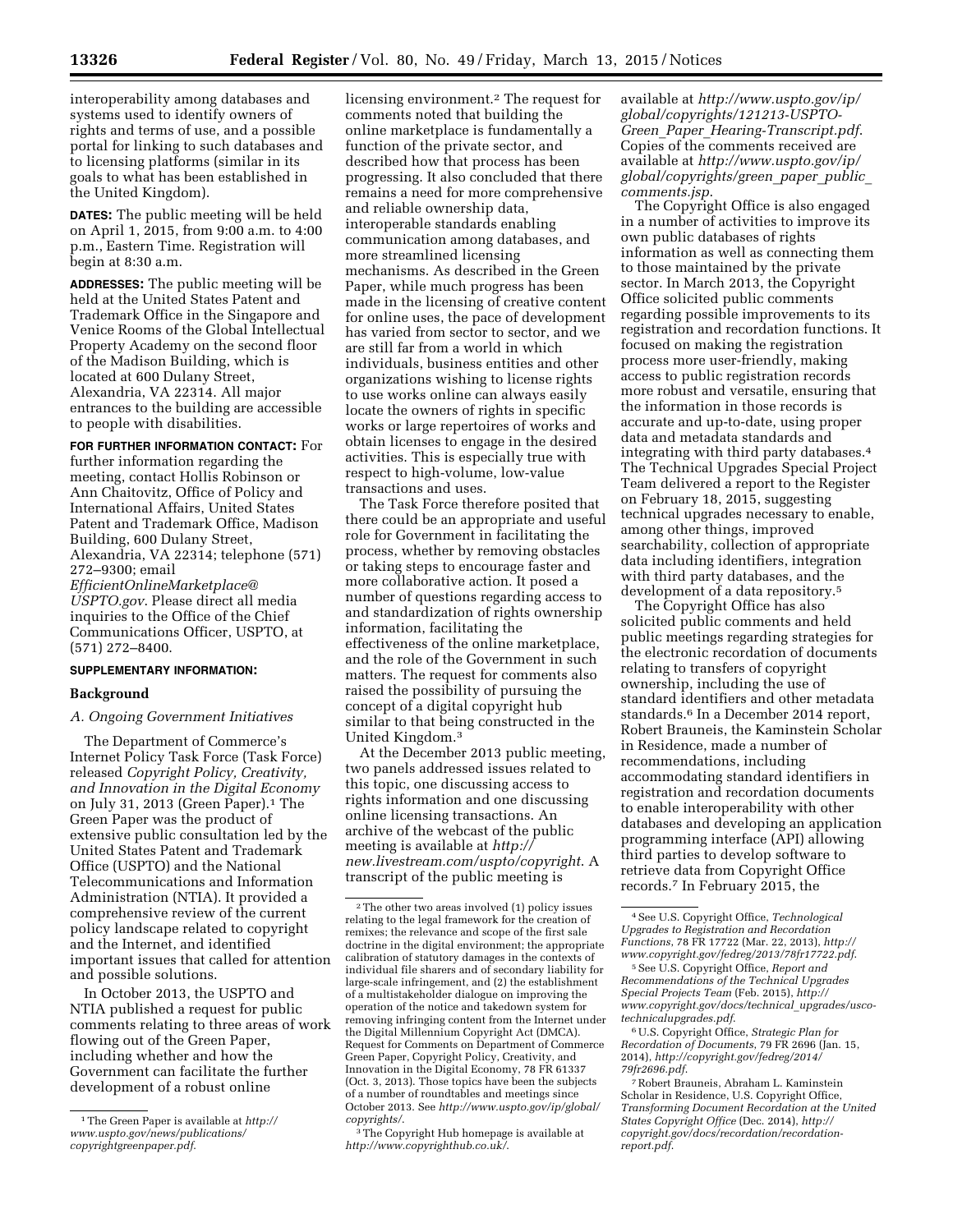Copyright Office issued a Report on Copyright and the Music Marketplace, which examined the current systems for licensing of musical works and sound recordings in the United States and made a number of recommendations for updating and improving those systems.8 Among these recommendations was one that would involve the use of standard identifiers for music: The creation of a ''general'' music rights organization (GMRO), a non-profit entity designated and regulated by the government, to supplement the activities of music rights organizations (MROs) with regard to licensing musical works. The proposed GMRO would maintain a publicly accessible database of musical works represented by each MRO and by the publishers who directly license interactive performances/downloads, as well as of sound recording data. The proposed GMRO would use standard identifiers, and would actively gather missing data, correct flawed or conflicting data, handle competing ownership claims and develop additional data to match sound recordings with musical works. It would serve as the default licensing and collection agent for musical works (or shares of works) that licensees were unable to associate with an MRO or a direct licensing publisher. The Copyright Office also raised the possibility that its copyright registration database could be modified to incorporate standard identifiers, and stated the belief that the best strategy to address data issues would be to strongly incentivize the universal adoption and dissemination of several data standards.

The Task Force is interested in examining these recommendations as a potential solution to at least some of the licensing problems that have been identified in the music sector. We will also consider alternative proposals, as well as looking at the use of standard identifiers in other creative sectors and identifier schema to enable interoperability among them.9 Finally, we will look at the desirability and

feasibility of U.S. stakeholders establishing or participating in a copyright hub that would include all types of works and facilitate multimedia licensing.

Possible roles for the Government, apart from the Copyright Office's initiatives described above, include promoting greater use of standard identifiers in all sectors as well as interoperability among standards and databases; encouraging the creation of a standardized framework for APIs that could facilitate automatic access to information; working with other countries to prioritize the use of identifiers or standards; participating in the development of international licensing projects; facilitating the creation of or participation in a ''copyright hub;'' and convening stakeholders to take forward any related initiatives.

The April 1 public meeting will delve into specific aspects of these issues, building on the earlier questions, the public submissions, and the December 2013 discussion. Ultimately, the information obtained through this public process will be used to inform the Administration's views and recommendations.

### *B. Questions for This Public Meeting*

We plan to discuss whether the enhanced use and interoperability of standard identifiers across different sectors and geographical borders can help the continued development of online markets, whether the United States should develop or participate in an online licensing platform such as the U.K.'s Copyright Hub, and what the role of the Government should be in furthering any of these efforts.

1. Standard Identifiers

The questions we hope to examine at the meeting include:

• Would greater use of standard identifiers help streamline licensing and facilitate the continued growth of an online marketplace?

• What conditions would likely lead to such greater use in each creative sector? How can the use of identifiers best be encouraged?

• To what extent does every type of work have one or more identifiers, and how and when are they used today?

• Are there ways in which identifiers should be used in order to maximize their usefulness? For example, should they contain or be linked to the relevant licensing information (*e.g.*, ownership information, licensing terms)?

• Would it be advisable to combine separate public or private databases, for either the same or different types of

works, into a comprehensive database or repository, or to link them through a hub? If so, how should this be accomplished and by whom?

• Is there a need to make the identifier schema interoperable?

• How can interoperability be ensured across sectors, and across geographical borders?

• Can a standards-based approach facilitate API development to enable seamless data exchange between databases containing unique identifier data? In the field of music, would the creation of a GMRO as proposed by the Copyright Office be sufficient to resolve the issues identified in the Green Paper with respect to access to comprehensive, standardized and interoperable rights ownership information? If not, why not?

• What other options would be possible and desirable, either with or without the need for legislation? Would they require government regulation or oversight?

### 2. Copyright Hub

In the Green Paper, the Task Force discussed the U.K.'s Copyright Hub, a portal established and operated by industry to make licensing easier, especially for low-value, high-volume requests, by linking to a network of private and public copyright exchanges, rights registries and other copyrightrelated databases, with the government playing a facilitating and advisory role.10

As it has evolved, the Copyright Hub is run by a non-profit company funded by the creative industries, with its technical development designed by the Connected Digital Economy Catapult, funded by the U.K. Government.<sup>11</sup> The public meeting will include representatives from the Copyright Hub, who will describe its status and operations. The discussion will explore whether a similar project would be desirable in the United States, or whether the U.K. Copyright Hub should or could be extended to further incorporate U.S. works and licensing information, and if so, whether and how the Government should be involved.

#### **Public Meeting**

On April 1, 2015, the Task Force will hold a public meeting to hear stakeholder views on these topics. We look forward to hearing from all interested stakeholders, including

<sup>8</sup>U.S. Copyright Office, *Copyright and the Music Marketplace* (Feb. 2015), *[http://copyright.gov/docs/](http://copyright.gov/docs/musiclicensingstudy/copyright-and-the-music-marketplace.pdf)  [musiclicensingstudy/copyright-and-the-music](http://copyright.gov/docs/musiclicensingstudy/copyright-and-the-music-marketplace.pdf)[marketplace.pdf.](http://copyright.gov/docs/musiclicensingstudy/copyright-and-the-music-marketplace.pdf)* 

<sup>9</sup>These unique identifiers (hereafter referred to as standard identifiers or identifiers) include International Standard Audiovisual Number (ISAN), International Standard Book Number (ISBN), International Standard Music Number (ISMN), International Standard Name Identifier (ISNI), International Standard Recording Code (ISRC), International Standard Serial Number (ISSN), and International Standard Work Code (ISWC), Digital Object Identifier (DOI), Interested Parties Information (IPI), International Standard Text Code (ISTC), Open Researcher and Contributor ID (ORCID) and Entertainment Identifier Registry (EIDR).

<sup>10</sup>Richard Hooper and Ros Lynch, *Copyright works: Streamlining copyright licensing for the digital age* (July 2012), par. 7, *[http://www.copyright](http://www.copyrighthub.co.uk/Documents/dce-report-phase2.aspx) [hub.co.uk/Documents/dce-report-phase2.aspx.](http://www.copyrighthub.co.uk/Documents/dce-report-phase2.aspx)* 

<sup>&</sup>lt;sup>11</sup> More information about the Copyright Hub is available at *[http://www.copyrighthub.co.uk/about.](http://www.copyrighthub.co.uk/about)*